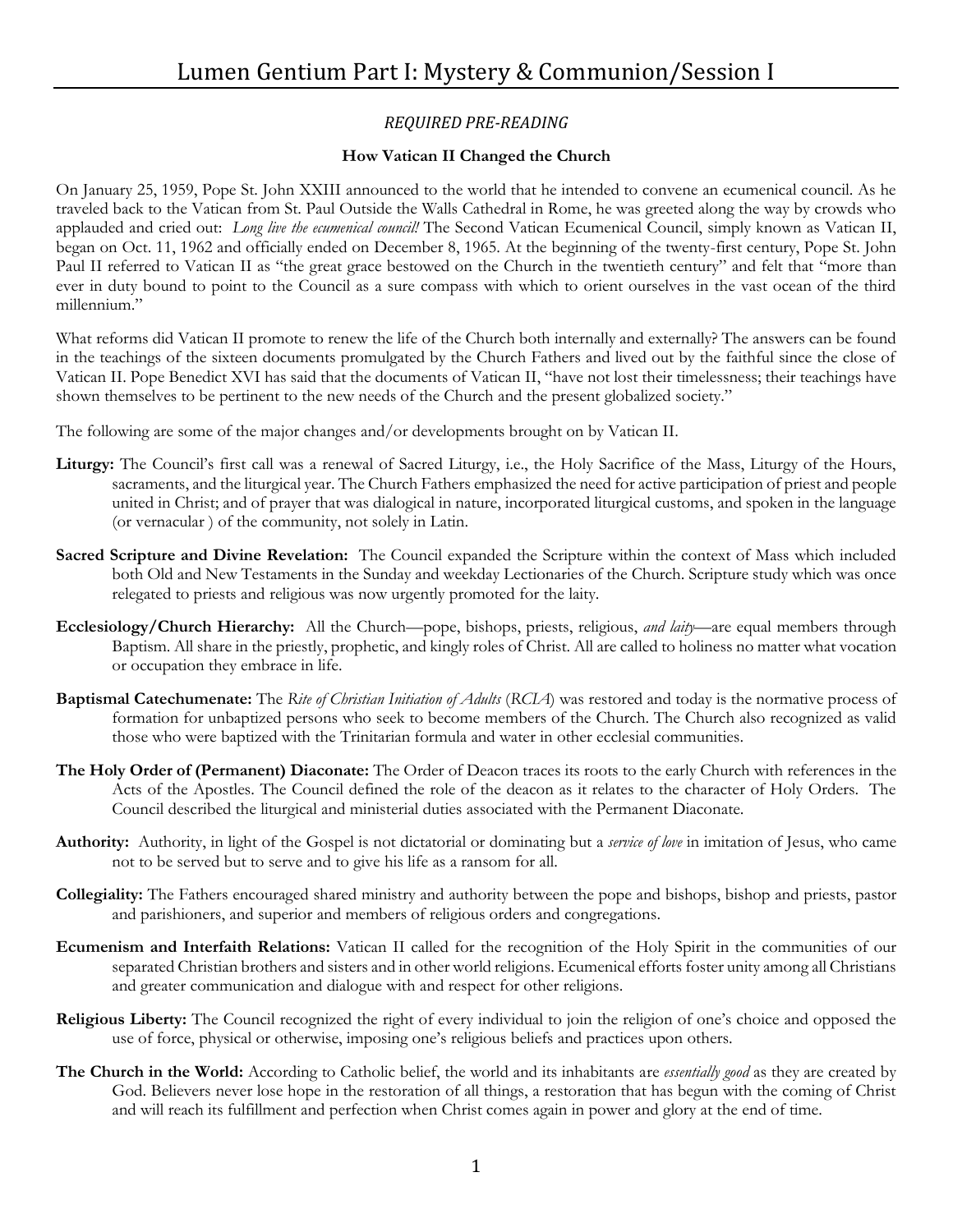# **COURSE OUTLINE: Foundations of the Church**

## I. INTRODUCTION & PRE READING DISCUSSION

- a. Course overview and format
- b. Protocols
	- i. Mandatory attendance, no texting, no use of electronic devices, etc.
- c. Short video and group discussion

#### **DISCUSSION As a Catholic, how has Vatican II affected your life?**

#### II. THE NECESSITY OF THE CHURCH

- a. Why do we need a Church at all?
	- i. The Church is God's plan for saving all of humanity in Jesus Christ.
	- ii. The Church is a community of believers.
- b. Three key moments in salvation history to consider:
	- i. Humanity before the Fall Adam and Eve in the Garden
		- 1. Original Holiness = a right relationship with God
		- 2. Original Justice = right relationship with each other and the world
		- 3. No sin, suffering or death
	- ii. The Fall of Man
		- 1. Original Sin = free choice to disobey God, a sin of human nature
		- 2. Sin, suffering and death enter the human experience and passed on to all descendents of Adam

#### **DISCUSSION**

## **Based on this lecture, how would you respond to someone who claims that the Church is merely a human institution?**

- iii. Redemption in Jesus Christ
	- 1. God becomes Man = an invitation to participate in Christ's inner life
	- 2. Why did God become Man?
		- a. To reconcile us with God
		- b. To know God's love for us
		- c. To be our model of holiness
		- d. To share in the very life of God
	- 3. The Paschal Mystery = the only remedy to Original Sin, which is granted to us through Baptism (provided to us by the Church)
- c. The Church as the "New Body" of Humanity
	- i. Adam was the original head of the body of humanity, and is the source of Original Sin
	- ii. Christ is the new head (the "New Adam") of the body of humanity, and is the remedy of Original Sin
	- iii. A plan born in the Father's heart: *"The eternal Father, in accordance with the utterly gratuitous and mysterious design of his wisdom and goodness, created the whole universe and chose to raise up men to share in his own divine life," to which he calls all men in his Son. "The Father . . . determined to call together in a holy Church those who should believe in Christ." This "family of God" is gradually formed and takes shape during the stages of human history, in keeping with the Father's plan. In fact, "already present in figure at the beginning of the*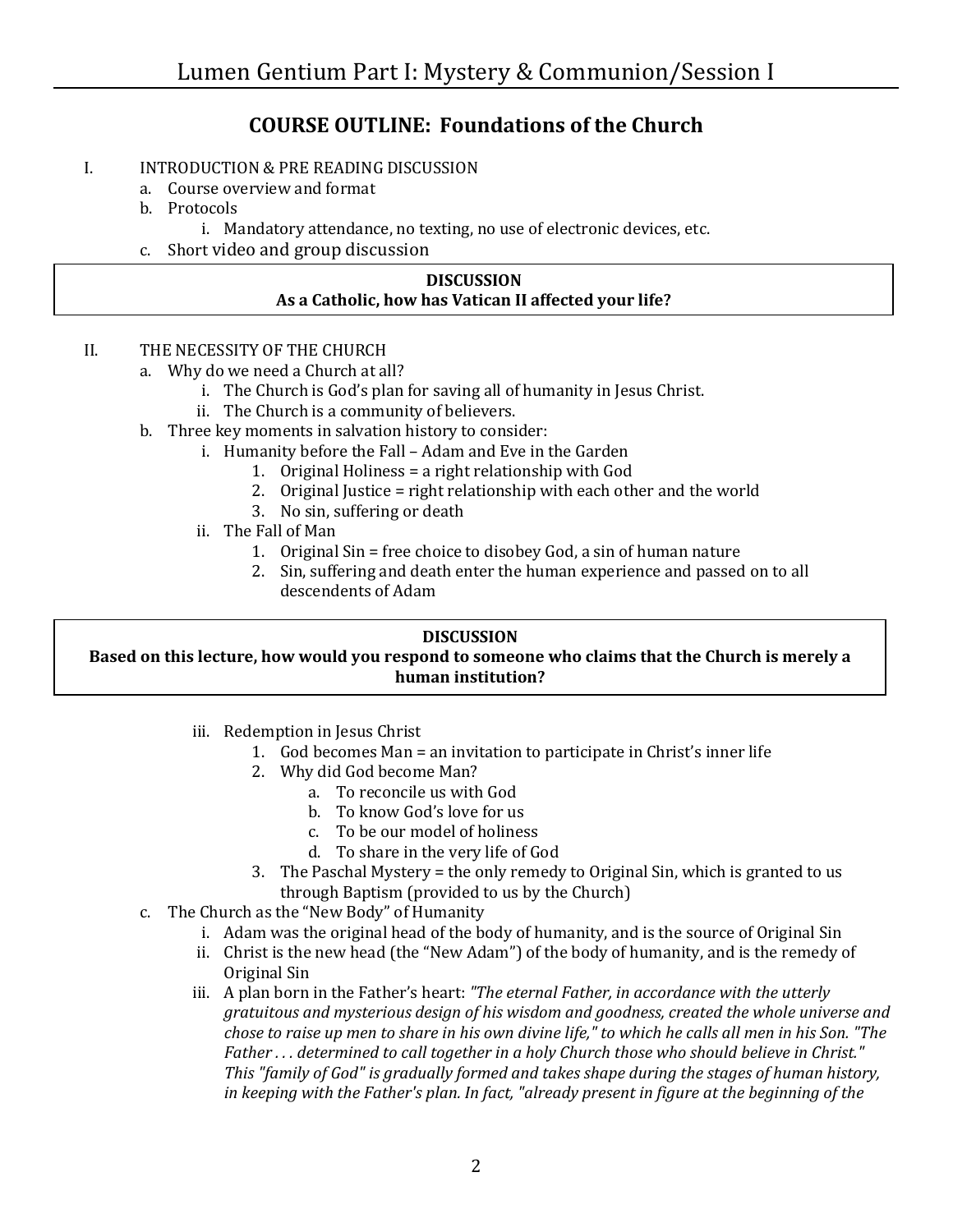*world, this Church was prepared in marvelous fashion in the history of the people of Israel and the old Alliance. Established in this last age of the world and made manifest in the outpouring of the Spirit, it will be brought to glorious completion at the end of time."* (CCC #759)

- d. Baptism within the Church
	- i. The Church offers us a greater life than life in the Garden of Eden

#### III. THE CHURCH AND THE OLD TESTAMENT

- a. The Call of Abraham
	- i. Abraham is called by God to form a new nation, a community of people
- b. The Covenant on Mt. Sinai
	- i. God calls on all of the people of Israel to assemble together under a Covenant with Him and frees them from slavery
	- ii. In Hebrew, "church" means "to gather together," specifically to gather or assemble to receive the Word of God
- c. The Promise of the Future Kingdom
	- i. Earthly kings of Israel are meant to point to the Kingship of God
- d. The Teaching of the Prophets Waiting for a new Covenant with God

#### **DISCUSSION**

**Fr. Shenosky describes the life in the Church through Baptism as being greater than the life of paradise in the Garden of Eden. Why is this true? How does the secular world today try to convince us to seek a kind of earthly paradise rather than the greater life offered in the Church?**

#### IV. THE FOUNDING OF THE CHURCH BY JESUS

- a. *Lumen Gentium* II.9 *"Step by step He taught and prepared this people, making known in its history both Himself and the decree of His will and making it holy unto Himself. All these things, however, were done by way of preparation and as a figure of that new and perfect covenant, which was to be ratified in Christ, and of that fuller revelation which was to be given through the Word of God Himself made flesh."*
- b. Covent Community of the Old Testament vs. Church of the New Testament
	- i. Limited to a single nation (Israel) vs. universal (Catholic)
- c. Key Stages in the Foundation of the Church
	- i. Incarnation
	- ii. Choosing the Twelve Apostles
	- iii. Selecting Peter
	- iv. Sending the Seventy-Two Disciples
	- v. Preaching the Kingdom of God
	- vi. Institution of the Holy Eucharist
	- vii. The Cross of Christ
	- viii. Pentecost
- d. The Church on Earth awaits perfection, which will be achieved through the second coming of Christ
- e. *"Even today the Church gives me Jesus. That says it all. What would I know about him, what connection would there be between him and me without the Church?"* Henri Cardinal de Lubac, S.J.